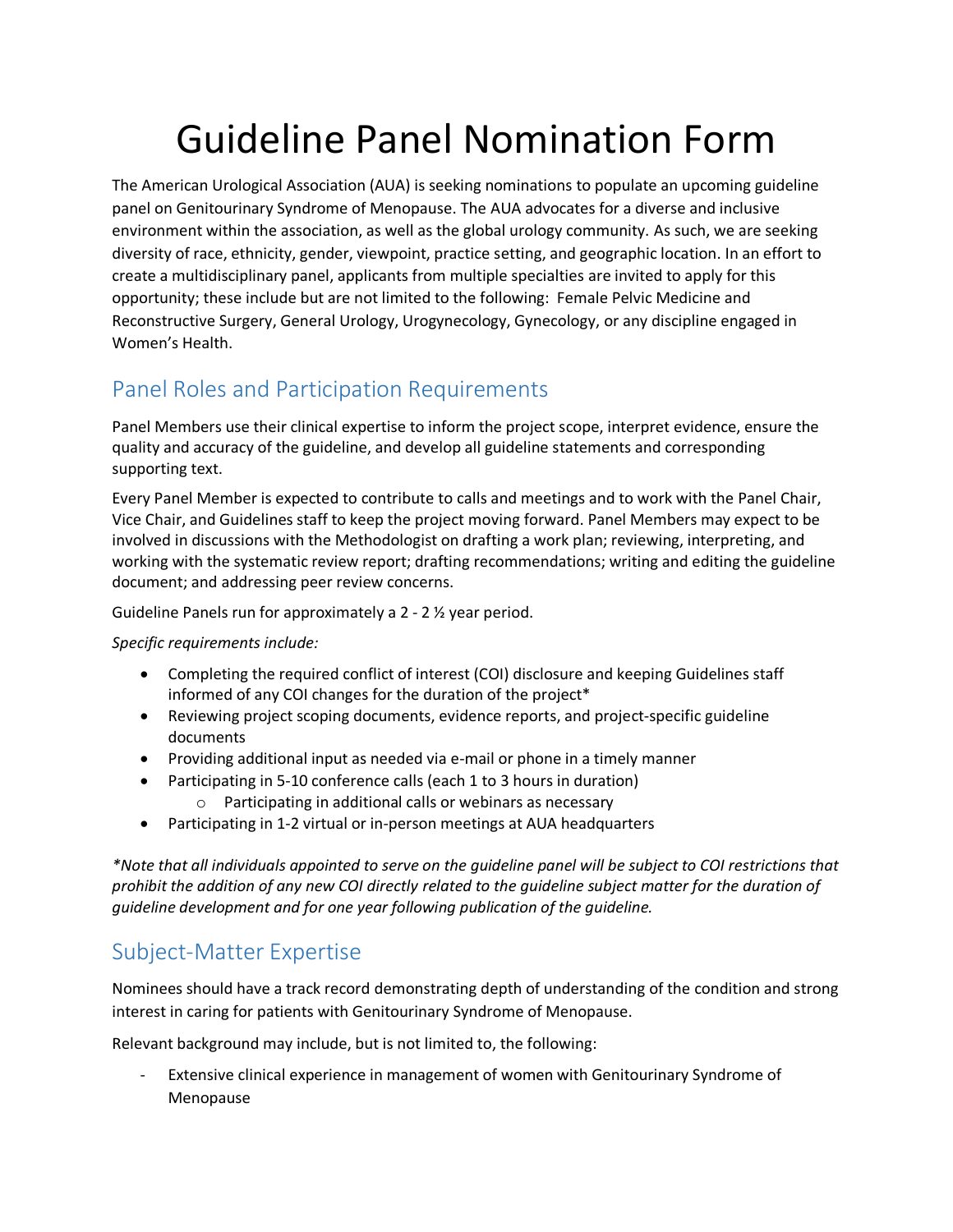- Published clinical or translational science research focus on Genitourinary Syndrome of Menopause
- Clinical trials experience in Genitourinary Syndrome of Menopause
- Focus on strategies involving multidisciplinary care

Nominees with subject matter expertise in more than one of the above areas will be given preference in the selection process. The AUA will endeavor to ensure representation from a variety of stakeholder backgrounds and perspectives.

### Application Requirements

Please complete the information below and attach this form to your statement of interest (description of experience/knowledge relevant to the panel) and short biography or curriculum vitae (CV).

Please complete the following information:

1. AUA [Section](https://www.auanet.org/membership/who-we-are/aua-sections-and-demographics) (select one):

☐ Western

- □ South Central
- ☐ Northeastern
- ☐ New England
- ☐ New York
- ☐ Mid-Atlantic
- □ North Central
- ☐ Southeastern
- ☐ Not an AUA member
- 2. Practice Type (select one):
	- ☐ Academic
	- ☐ Large Group
	- ☐ Small Group
	- ☐ Solo
	- ☐ VA

□ Other: <u>\_\_\_\_\_\_\_\_\_\_</u>